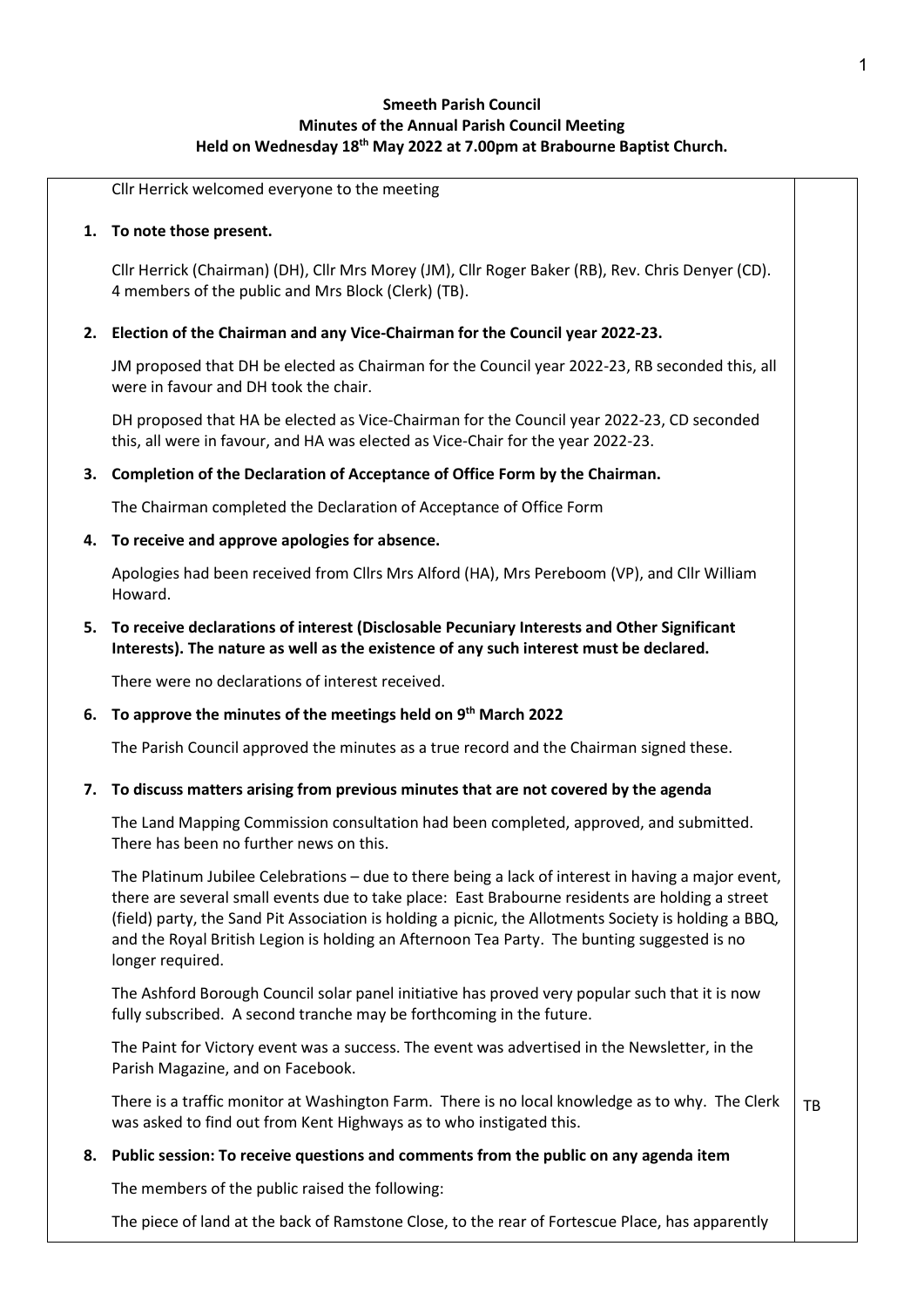been acquired by Quinn Estates. The Parish Council is unaware of any plans for this piece of land. The Clerk was asked to enquire about this.

A resident had expressed concerns about potential plans for development on Pound Lane. The Parish Council is unaware of any plans for this piece of land.

A resident had had some trouble registering for the Newsletter – it would appear that there might not be an issue as no newsletter had been circulated recently.

A resident expressed concern regarding the proposals for the use of The Stables at Granary Court. There are conditions attached to this planning approval and should the resident believe that the conditions are not being adhered to, they should raise this with the Planning Department.

### 9. To confirm the representative to the following posts:

Planning co-ordinator - VP Playing Field Association representative - DH Village Hall Association representative - RB Village caretaker committee representative - JM KALC representative - JM Community Led Plan representative - DH

# 10. To receive report from the Borough Councillor

The Borough Councillor had reported to the Parish Council at the APM and had nothing further to add.

#### 11. To receive an update on the Newsletter

"Since our last SPC meeting a few issues have been distributed, but no actual 'Newsletter'. There was just not much content and then there was also some delay in getting the regular updates for various reasons, which then meant that the 'news' would have been somewhat old. Hopefully, following the SPC meeting on Wednesday, and then the BPC meeting later on, there will again be plenty of reasons to issue a full blown version.

The issues that were sent since the last SPC meeting were:

Paint for Victory – reminder regarding the exhibition in the Scout Hut Date sent: 27 March 22 Number of recipients: 369 Open rate: 256 (69.4%) Clicks: 12 (3.3%)

### Parish Council Vacancies

Date sent: 05 May 22 Number of recipients: 371 Open rate: 272 (73.3%) Clicks: 14 (3.8%) – clicks on Facebook, Smeeth PC website and Brabourne PC website

#### Joint Annual Parish Meeting

Date sent: 09 May 22 Number of recipients: 371 Open rate: 270 (72.8%) Clicks: 11 (3%) – clicks on Facebook, Smeeth PC website and Brabourne PC website

As I will not be attending the meeting on Wednesday, I hope to read in the minutes whether any of the 3 issues above were considered to improve the success of what they were advertising. i.e.

TB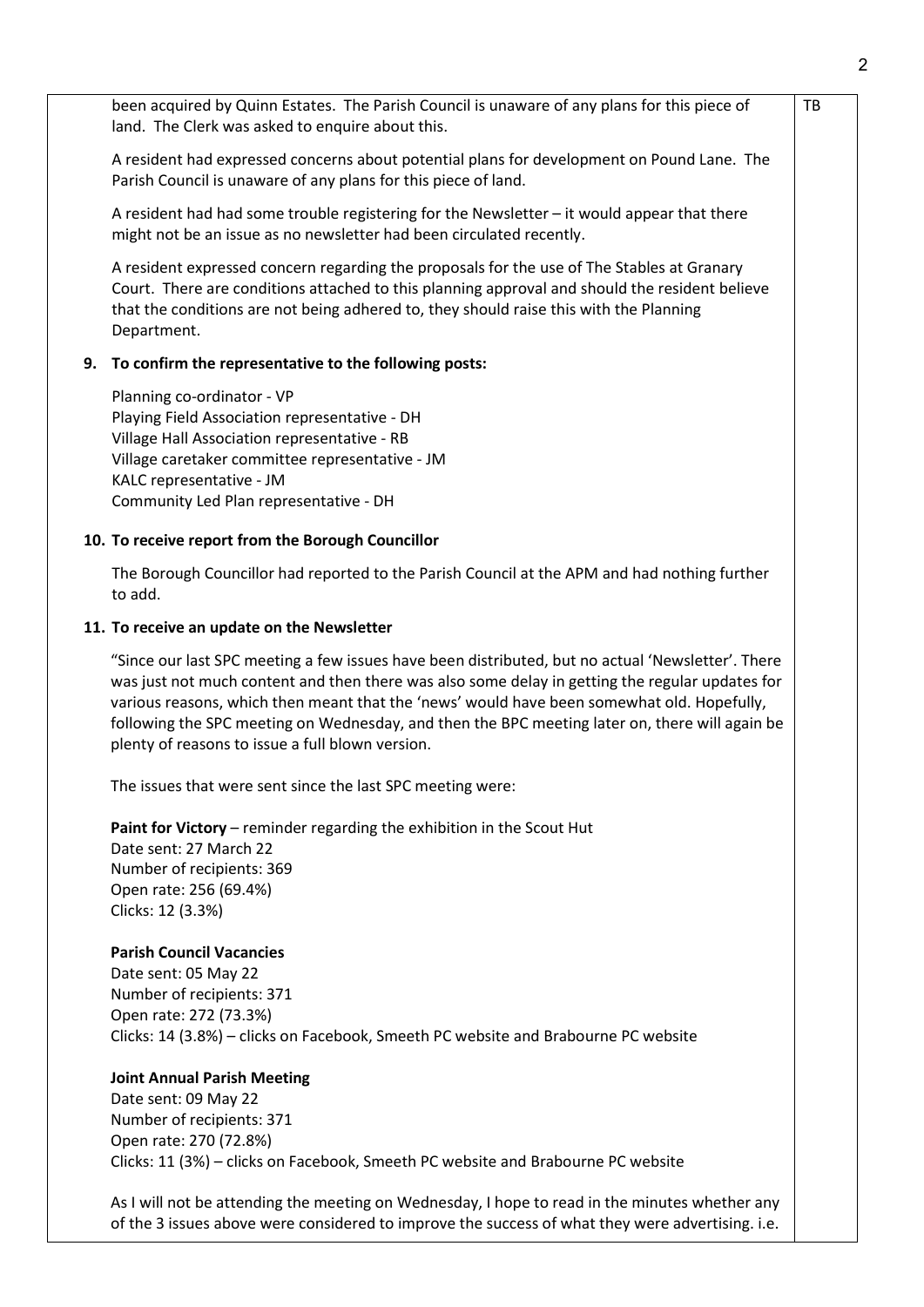did anyone apply for the Councillor posts? Was the Joint Parish Meeting as success?" (VP)

There have been several people interested in joining the Parish Council and the APM was well attended.

It was suggested that there could be articles for the Newsletter re: the Jubilee Celebrations, animals being fed by walkers, and it was suggested that Peter New was asked for an article re: Neighbourhood Watch.

## 12. KALC Representative Report

The Planning Training presentation took place on 14th March via Microsoft Teams and notes from the presentation have been sent out to all Councillors, as well as Tracey's own notes from the meeting which are very helpful - especially the details of what constitutes a material consideration in planning applications - together with the website reference.

The Local Council Forum was held on 13th April via zoom and dealt with the topic of anti-social behaviour. Officers from ABC Ashford Community Safety Unit at Kent Police and Public Protection Service at KCC gave a presentation on the definition of Anti-Social Behaviour and its various aspects. They also dealt with how to report Anti-Social behaviour, and the Powers and Enforcement options in dealing with antisocial behaviour and provided case studies. Ashford Area Committee of KALC met on 12th May at the Civic Centre Ashford and discussed the following topics.

Update on discussions with Southern Water on trialling a campaign in Wittersham to reduce the problems of "unflushables".

In an update from CI Sparkes Ashford Police it was explained there is to be a review of neighbourhood policing and emphasised the importance of encouraging all to sign up to free app "My Community Voice".

Simon Cole gave a presentation on Planning and answered questions on data issues regarding planning application material, the publication of pre application advice on the planning portal, and the delivery of the new planning portal. It was suggested that 3 Parish Councils could assist ABC in testing the new software during the two weeks commencing 6th June and it was proposed that the Parish Council of Wye, Tenterden, Swan or Great Chart could be selected, depending on the availability of their councillors. The ongoing problem of Stodmarsh was discussed at length. Until Stodmarsh has been resolved it is clearly difficult for ABC to start the Local Plan process. ABC is using technical experts in nutrient mitigation to give advice regarding the absorption of phosphates and nitrates using wetlands. Simon Cole explained that the Planning Department is to have a "clearance" week to deal with the backlog of planning applications that has built up intending to clear 150 applications during that time. The relevance and value of the Land Mapping Commission was discussed in the light of the fact that planning "Zones" have now been dropped.

The next KALC meeting is to take place on Wednesday 6 July at the Civic Centre.

### 13. Footpaths and Highways

| 14. Planning matters: to authorise a response to any application(s) and to note any recent   |           |
|----------------------------------------------------------------------------------------------|-----------|
| There have been a number of further accidents at Smeeth Crossroads.                          |           |
| CD had not had any further communication regarding the footpath proposal.                    |           |
| The Clerk was asked to follow up the parking issue on Woolpack Hill.                         | TB        |
| The kerbing of the triangle at the Ridgeway will go ahead in due course.                     |           |
| The Clerk was asked to contact Kent Highways regarding the Highways Improvement Plan.        | <b>TB</b> |
| The Parish Council asked the Clerk to ask Kent Highways to clear the tree debris on the A20. | TB        |

planning decisions by Ashford Borough Council or any correspondence on planning matters.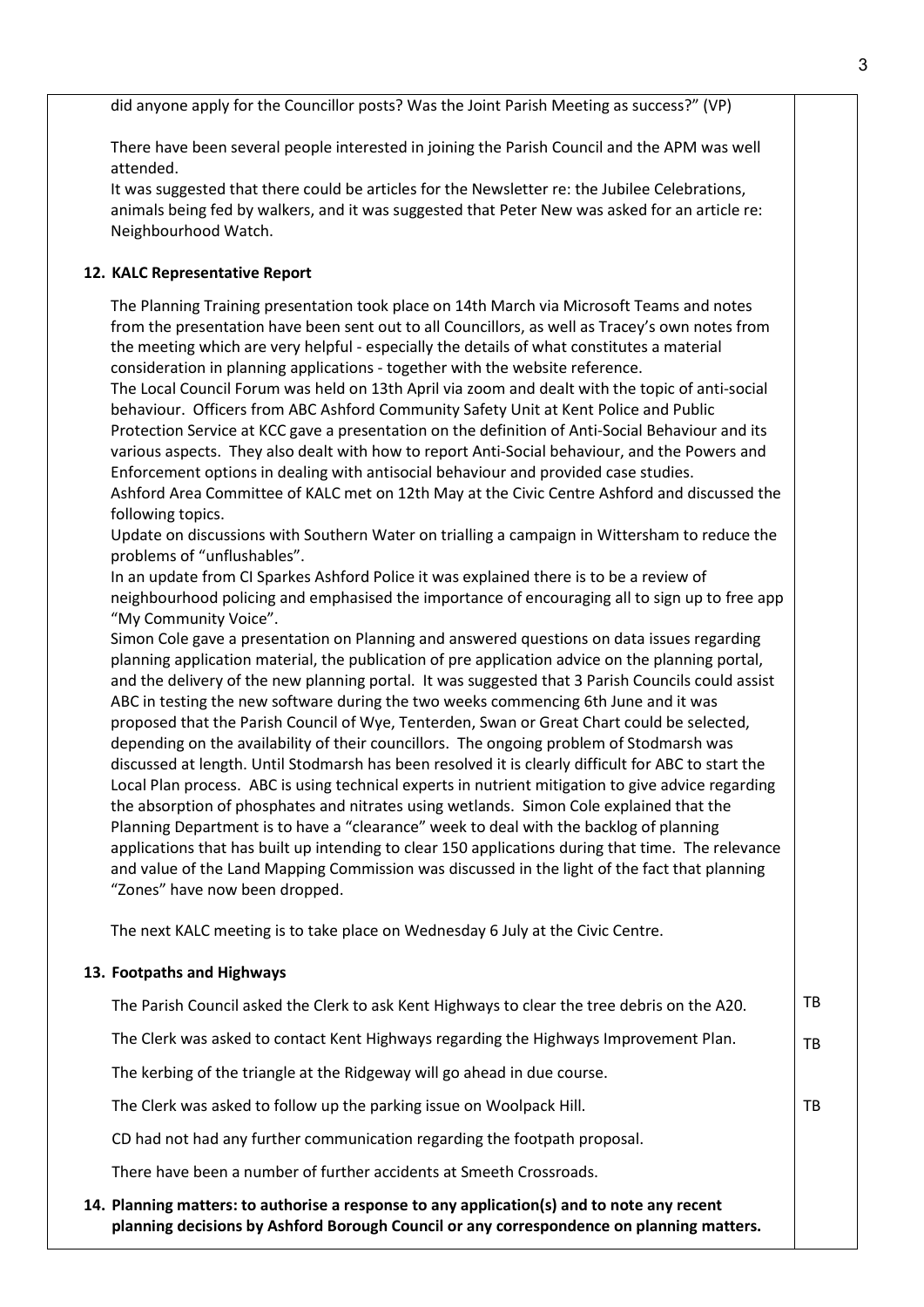|                                                                                                                                                                                                                 | 13.1 To receive the report of the Planning committee                                                                                                               |           |  |  |
|-----------------------------------------------------------------------------------------------------------------------------------------------------------------------------------------------------------------|--------------------------------------------------------------------------------------------------------------------------------------------------------------------|-----------|--|--|
|                                                                                                                                                                                                                 | The Planning report had been circulated and was approved.                                                                                                          |           |  |  |
|                                                                                                                                                                                                                 | The Planning Training notes had been circulated as well as the Powerpoint.                                                                                         |           |  |  |
|                                                                                                                                                                                                                 | The EDF Solar application has not yet been received in full by Ashford Borough Council.                                                                            |           |  |  |
| responded to.                                                                                                                                                                                                   | The Stonestreet Green Solar Application has been received and a Scoping consultation has been                                                                      |           |  |  |
|                                                                                                                                                                                                                 | It was agreed that the following applications would be responded to:                                                                                               |           |  |  |
|                                                                                                                                                                                                                 | 22/00603 - the Parish Council supports this application.                                                                                                           | TB        |  |  |
|                                                                                                                                                                                                                 | 22/00751 - the Parish Council raises no objections to this application.                                                                                            | <b>TB</b> |  |  |
|                                                                                                                                                                                                                 | It was noted that the Parish Council had not submitted a response to the Cherry Trees<br>application - this seems to have slipped through.                         |           |  |  |
| applications.                                                                                                                                                                                                   | The Borough Council are to have a clearance week from 23/05 to try and clear a back log of                                                                         |           |  |  |
|                                                                                                                                                                                                                 | 15. To appoint the internal Auditor for 2022/23                                                                                                                    |           |  |  |
|                                                                                                                                                                                                                 | The Parish Council received a recommendation from the Clerk.<br>That council agreed to appoint Mrs S Lister as Internal Auditor for the new financial year 2022/23 |           |  |  |
| 16. To review the effectiveness of the system of Internal Controls: Councillors are asked to<br>consider the Statement of Internal Control in support of the Annual Governance Statement                        |                                                                                                                                                                    |           |  |  |
| The Parish Council reviewed the effectiveness of the system of Internal Controls. Councillors<br>considered and approved the Statement of Internal Control in support of the Annual Governance<br>Statement.    |                                                                                                                                                                    |           |  |  |
| 17. To approve the Financial Regulations, Standing Orders, Asset Register and Risk Assessment and<br>confirm arrangements for insurance cover in respect of all insured risks.                                  |                                                                                                                                                                    |           |  |  |
| The Parish Council approved the Financial Regulations, Standing Orders, Asset Register, and Risk<br>Assessment, and confirmed arrangements are in place for insurance cover in respect of all<br>insured risks. |                                                                                                                                                                    |           |  |  |
|                                                                                                                                                                                                                 | 18. Review of the Council's subscriptions to other bodies ie KALC/CPRE                                                                                             |           |  |  |
|                                                                                                                                                                                                                 | The Parish Council reviewed and approved its subscriptions to other bodies i.e. KALC/CPRE                                                                          |           |  |  |
| 19. Financial matters:                                                                                                                                                                                          |                                                                                                                                                                    |           |  |  |
| a)                                                                                                                                                                                                              | To approve the following financial documents:                                                                                                                      |           |  |  |
| i.                                                                                                                                                                                                              | To receive the end of year accounts                                                                                                                                |           |  |  |
|                                                                                                                                                                                                                 | The Parish Council received the end of year accounts                                                                                                               |           |  |  |
| ii.                                                                                                                                                                                                             | To receive the report from the Internal Auditor                                                                                                                    |           |  |  |
|                                                                                                                                                                                                                 | The Parish Council received the report from the Internal Auditor                                                                                                   |           |  |  |
| iii.                                                                                                                                                                                                            | To approve the Governance Statement 2021/22, section 1 of the AGAR for the<br>year ending 31 March 2022                                                            |           |  |  |
|                                                                                                                                                                                                                 | The Parish Council approved the Governance Statement 2021/22, section 1 of<br>the AGAR for the year ending 31 March 2022                                           |           |  |  |
| iv.                                                                                                                                                                                                             | To consider and approve the Accounting Statements 2021/22, section 2 of the                                                                                        |           |  |  |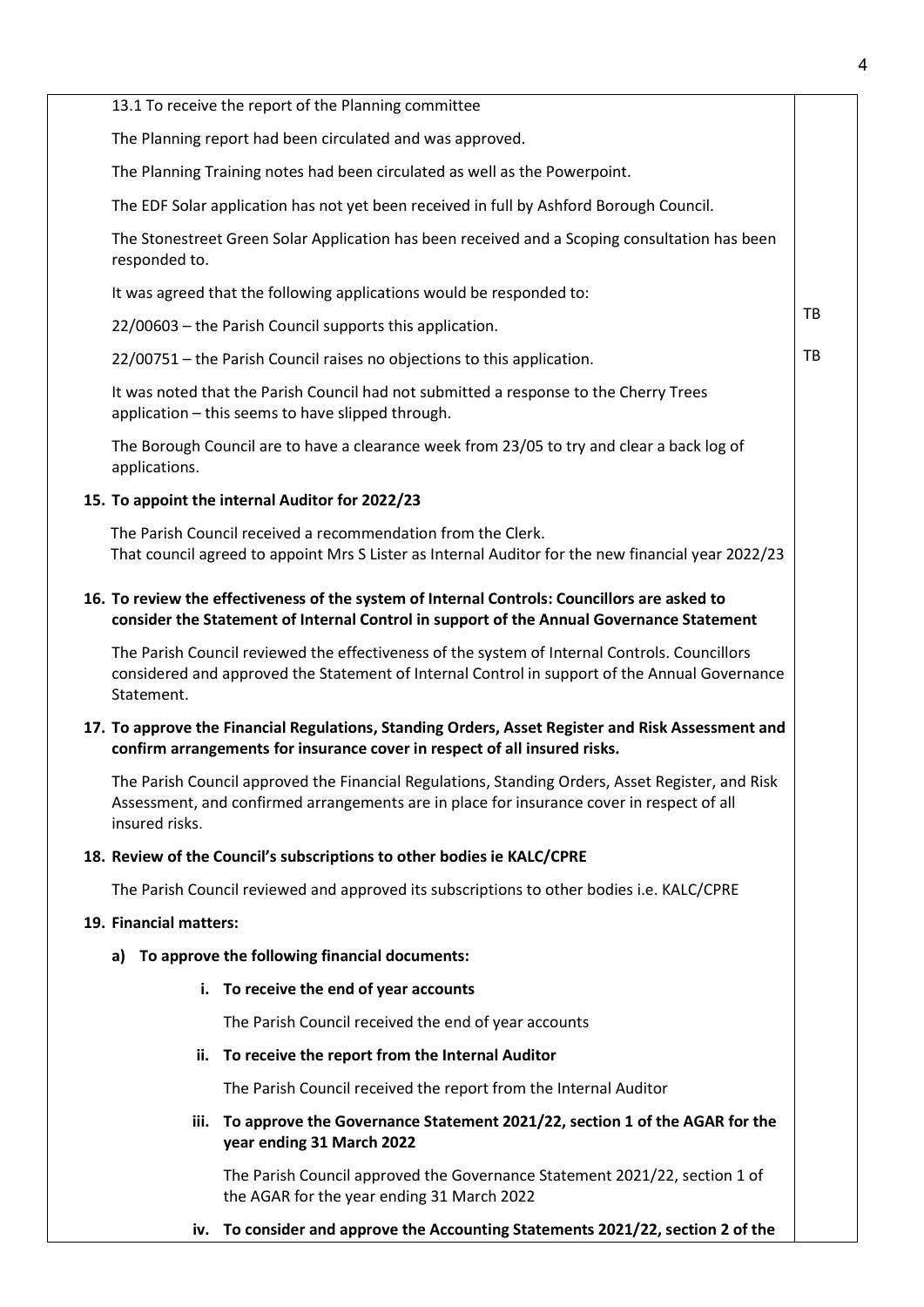AGAR for the year ending 31 March 2022 and the supporting Bank Reconciliation as at 31<sup>st</sup> March 2022, the explanation of significant variance. To ensure that the Accounting Statements 2021/22 are signed and dated by the person presiding at the meeting.

The Parish Council considered and approved the Accounting Statements 2021/22, section 2 of the AGAR for the year ending 31 March 2022 and the supporting Bank Reconciliation as at 31<sup>st</sup> March 2022, and the explanation of significant variance. The Accounting Statements 2021/22 were signed and dated by the person presiding at the meeting.

### b) To note the Parish Council's financial position for the beginning of the new Financial Year.

The Parish Council noted the financial position for the beginning of the new Financial Year.

| Cheque No: | Payee                           | Amount    |
|------------|---------------------------------|-----------|
| 000222     | T Denne and Sons                | £ 108.00  |
| 000223     | Caretaker's wages               | £1660.76  |
| 000224     | <b>HMRC</b>                     | £ 538.24  |
| 000225     | KCC re Kent Pension Fund        | £ 693.64  |
| 000226     | Lister Wilder                   | £ 10.76   |
| 000227     | Kent Plant Services             | £ 54.19   |
| 000228     | P Rodway expenses               | £ 16.89   |
| 001134     | <b>HMRC</b>                     | £ 135.20  |
| 001135     | Litterpicker                    | £ 228.00  |
| 001136     | <b>Brabourne Baptist Church</b> | £ 84.00   |
| 001137     | <b>Internal Audit</b>           | £ 60.00   |
| 001138     | KALC                            | £ 389.26  |
| 001139     | Clerk's salary (April)          | £ 270.73  |
| 001140     | Clerk's salary (May)            | £ 270.73  |
| 001141     | Village Caretaker's Account     | £ 1660.00 |

#### c) To authorise any payments

It was agreed that there was no need to reduce the grant to the Village Hall as their expenses are increasing.

### 20. Correspondence

The Clerk reported that she had received an email regarding parking space allocation on the roadside to allow for EV charging. This is an Ashford Borough Council matter and the Clerk had contacted them for further detail.

### 21. Playing Field Association

The Playing Field Association had not supplied a report and had no meetings planned.

It was agreed that the Parish Council would suspend funding due to the lack of communication. The Clerk is to request that they send a representative to the next meeting to provide detail as to their activities.

### 22. Village Caretaker Scheme

The Caretaker Committee representing the cluster of Smeeth,Brabourne, Mersham, and Brook

TB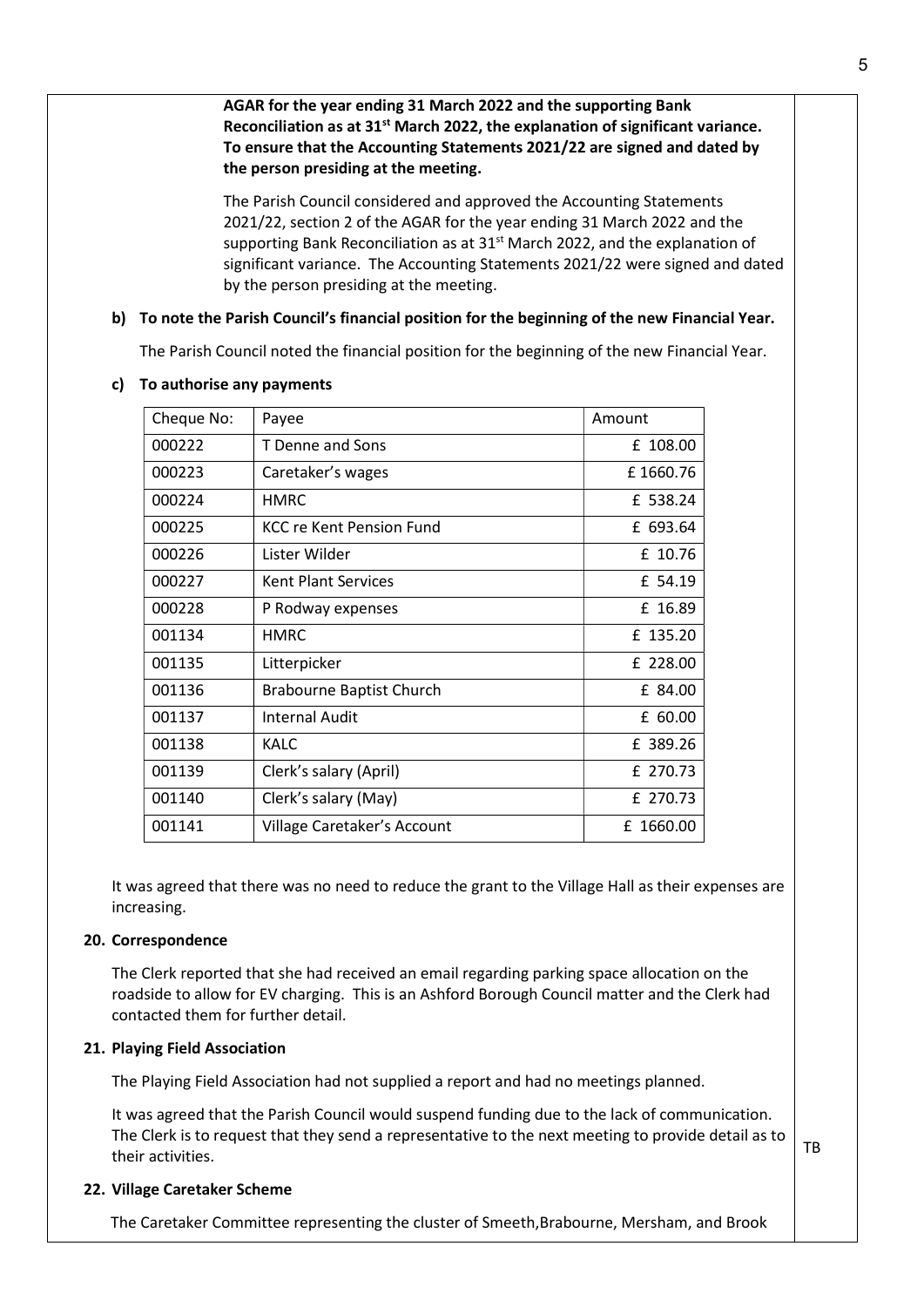met on 6 April to review the year ending 31st March 2022, consider the financial plan for the next 3 years, and assess the individual Contributions from each Parish Council in the cluster for the year to March 2023.

The Village Caretaker service remains very successful and the increase in the Parish Council contributions remain as proposed in last year's review.

The salary costs were £483.54 over budget for the year to March 2022 due to mandated step increase in pay scale. The committee discussed a scale point review and it was agreed to increase Paul's scale point to SCP 15. Maintenance, Operating, and fuel costs were under budget which reflects the lower maintenance costs of new assets purchased in 2020-2021.

Paul has been unable to locate any suitable chipper for his use and it was agreed that T Gardener Ltd would be asked to chip with an agreed budget of £400.

The committee agreed to make a one-off increase in the fuel budget for 2022-2023 by 20%, and that the Parish contributions would increase by 3% for the next 3 years to ensure a surplus pot over the next 3 years as provision for equipment replacement (e.g. van)

The proposed contribution therefore from Smeeth PC for the year 2022 to 2023 will be £3360 (which will be payable in two payments of £1660 on 31 May 2022, and £1700 due on 30 October) and accordingly I formally submit this proposal to Smeeth PC for consideration at the PC meeting.

This increased (by £100) contribution was approved.

### 23. Speed Watch

The Speed Watch Co-ordinator had reported to the Parish Council at the APM and had nothing further to add.

#### 24. Community Led Plan

The Chairman of the Community Led Plan had reported to the Parish Council at the APM and had nothing further to add.

DH explained that the Parish Council had been asked to contribute to the proposed Michael Hinchliffe Memorial Bench. It was agreed that, with the help of Cllr Howard, any shortfall in funds (after local fundraising) arising from the purchase of the bench would be supported by Smeeth Parish Council and Cllr Howard. It was hoped that Brabourne Parish Council would also contribute.

#### 25. Any Other Business (for information purposes only):

Cllr Herrick reminded the meeting that there is to be a Royal British Legion Afternoon Tea to celebrate the Queen's Jubilee.

The Sandpit Association report can be read in the minutes of the APM.

The counsellor vacancy newsflash had generated some interest and it is hoped that Smeeth Parish Council can co-opt at the next meeting.

## 26. Determining the time and place of ordinary meetings of the Council up to and including the next annual meeting of the Council.

Wednesday 13<sup>th</sup> July 2022 Wednesday 14th September 2022 Wednesday 9<sup>th</sup> November 2022 Wednesday 11<sup>th</sup> January 2023 Wednesday 8<sup>th</sup> March 2023